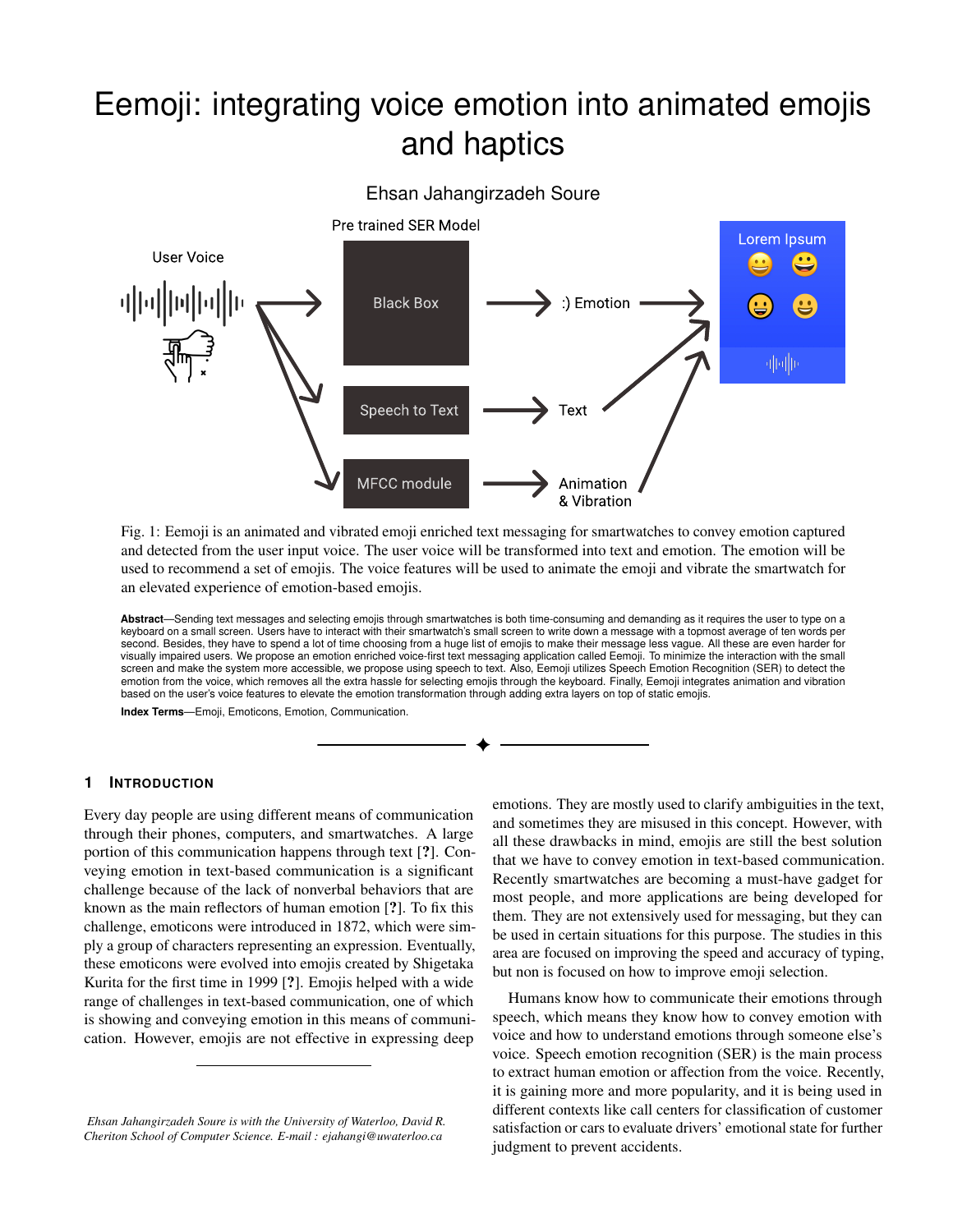Many studies were conducted on facilitating communication through emojis and other means (e.g., haptic). For example, Opico [?] is an emoji-first communication that enables messaging through series of emojis. Also, there are some tools like Face2Emoji [?] that help users convert facial expressions to emojis. Haptics is also studied previously. As an example, [?] focuses on supporting haptic communication in messaging. However, to the best of our knowledge, prior work has not been focused on detecting and embedding emotion from a voice into emojis. Some prior work is also focused on detecting emotions from speech signals with the help of machine learning and artificial intelligence [?, ?].Previous work tried to address text input in smartwatches. ETAO Keyboard [?] and SwipeRing [?] are two methods of typing on smartwatches. Also, different ways of typing on smartwatches while moving are studied in [?]. However, non of the previous work tried to embed emojis in text-based communication through smartwatches. So the main problem here is that we have different approaches in different domains to solve a specific part of our problem, which is conveying emotion through animated emojis and vibration in text-based communication. We want to improve the previous work and merge the solutions to elevate expressing emotion in day-to-day messaging.

We are introducing Eemoji, a smartwatch messaging tool based on SER and speech-to-text, which embeds the emotion into text without any interaction with a keyboard on the watch. Eemoji has three main components: a pre-trained SER model to recognize the emotion from the voice, a speech-to-text library to translate the user's voice into text, and an animation calculation module that generates numeric values based on the audio for animating the emojis and vibration of smartwatch upon receiving a message. And finally, the user interface is designed to represent all these features both on the side of sender and receiver. Different components of the system are designed to address all the aforementioned shortcomings. The speech-to-text components help with most challenges related to messaging on smartwatches, the SER module helps to embed the emotion into the communication without a need to interact with the watch, and finally, the animation and vibration module helps convey an extra layer of information for emotion through different channels.

Our contributions in this paper are in three ways. First of all, we are introducing a new context for and interaction with the SER model by using it in personal day-to-day messaging. Second, we are introducing a new way of embedding emotion into communication in smartwatches through a hands-free interaction. Finally, Eemoji's animation engine elevates conveying emotion with the help of animation and haptics. All in all, the final product of Eemoji is an emotion enriched text-based communication, with high accessibility for all smartwatch users.

# **2 RELATED WORK**

Our work is inspired and informed by related work in three areas: usability testing analysis, machine learning for user experience research, and collaborative visual analysis.

#### **2.1 Emoticons and Emojis in Communication**

Although emojis have been around for a long time, their meanings and how to use them or whether or not to use them is still ongoing research. Numerous studies have been done on the meaning of emojis and how to use them in communication. For example, EmoTag [?] focuses on the emotion-based analysis of emojis considering that they are gaining popularity more and more like a standalone language. Wiseman et al. in [?] talk about how people personalize emojis in their communication and how they use them to convey specific personal sentiments that they cannot tell through normal words. On top of all these works, Opico [?] investigates an emoji first communication through mobile phones, which shows how emojis are turning into a ubiquitous language.

On the other hand, a branch of the studies is focused on improving and elevating emojis. As an example, Face2Emoji [?] uses users' facial expressions to filter out the possible emojis for them. Communication through multi-modal signals (e.g., haptic experience) is also extensively studied. As an example, inTouch [?] presents a new approach for haptic-based interpersonal communication. However, to the best of our knowledge non of the previous utilized SER and audio signal analysis algorithms to filter out the emojis and generate animation and vibration based on the actual voice.

## **2.2 Speech Emotion Recognition**

Speech emotion recognition (SER) is being integrated more and more into HCI. Control features have changed from simple text and display-based control to more complex features like voice, vision, and gestures [?]. Early research in this field focused only on simple linguistic features [?]. The human mind processes the other aspect like paralinguistic and phonetic data too. Recent work is more focused on deep learning methods. Abbaschian et al. review some of the recent work on SER that is based on deep learning [?]. Wani et al., in their systematic review of SER [?], mention that recent neural network and deep network models are surpassing the previous models in terms of accuracy, but still, the non-neural network models can be useful in devices with low processing power.

Many datasets in different languages are developed for speech emotion recognition. RAVDESS and SAVEE are datasets including both facial data and voice data. However, TESS is a dataset including only voice for emotional training. Datasets mentioned above are all recorded in English. However, there are many well-prepared datasets in other languages too, which are covered in [?].

Overall, there are a lot of studies on the machine learning side of SER, and it has been improved significantly recently. However, in terms of embedding into HCI, it can be used in many different contexts. To the best of our knowledge, we could not find any prior work embedding the SER into interpersonal communication, and Eemoji is focusing on making it happen.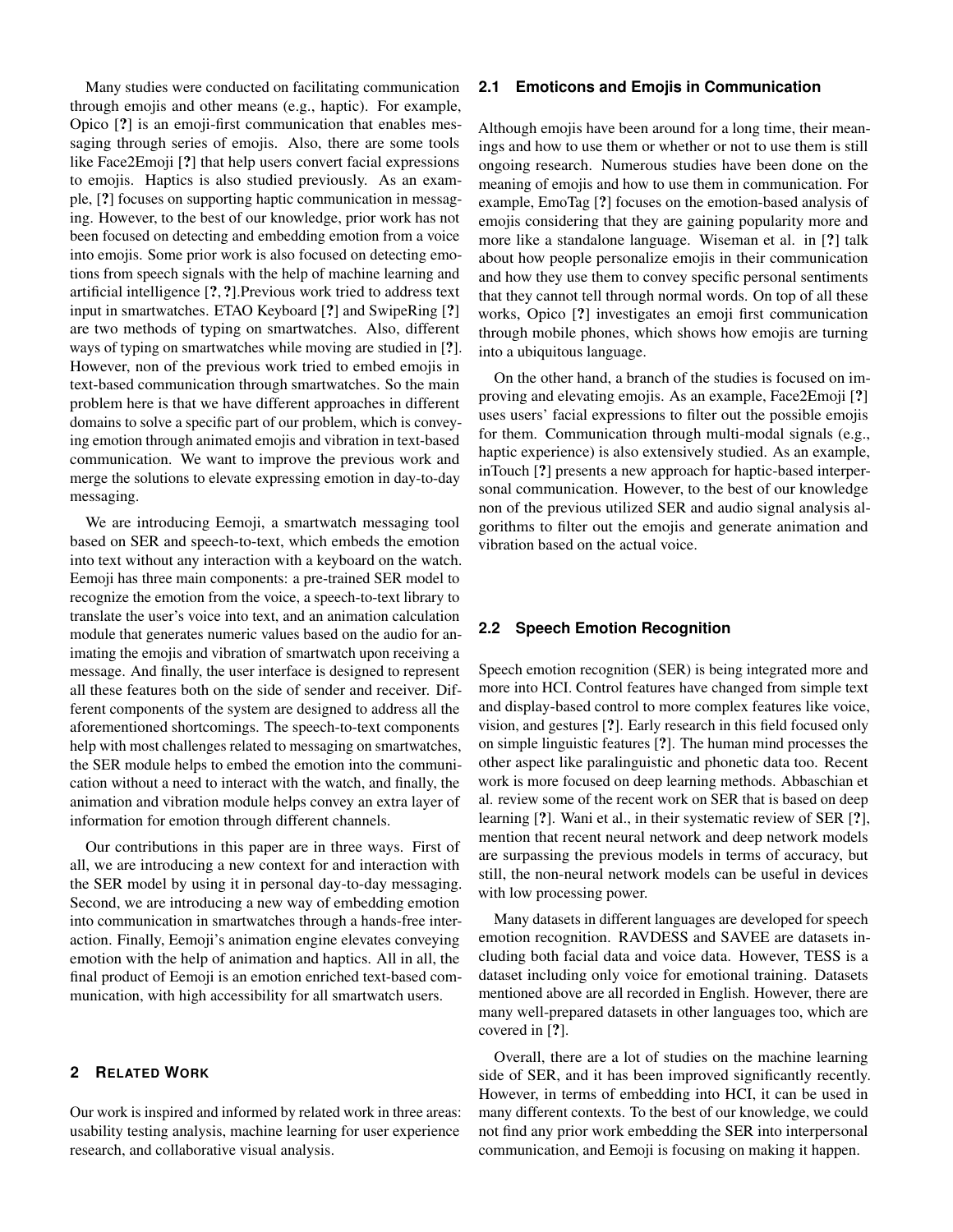# **2.3 Text input in Smartwatches**

Smartwatches and wearable devices, in general, are gaining more and more popularity every day. They are used mostly to show simple information and communication with a more powerful device. Smartwatches specifically receive and show messages perfectly, but replying to a message through text entry is an unsolved challenge. Studies like ZoomBoard and Drift-Board [?, ?] focused introduce new types of text entry on ultrasmall devices. ETAO [?] Keyboard is also another recent study proposing a new text input technique for smartwatches. However, all these interactions are still performing mediocre, and users can barely reach an average of ten words per minute. Considering the fact that wearable devices, especially smartwatches, are designed to be used more when the user is in the mobile state some of the research focuses on interactions in this specific scenario. Turner et al. cover some of the recent work in their paper [?]. Previous studies are focused on text entry, but none of them investigated how their techniques will perform in selecting emojis through the keyboard. Besides, to the best of our knowledge, no prior work tried to address emoji selection in the smartwatches. Emoji addresses this problem by recommending a set of emojis based on extracted emotion from the user's voice.

# **3 DESIGN OF EEMOJI**

Our main goal is to facilitate emotion-integrated interpersonal communication in smartwatches. Informed by previous studies and considerations for better accessibility we designed Eemoji with the design considerations listed and explained below.

# **3.1 Design Considerations**

The design considerations discussed here make the outline for implementation of our tool.

D1: Voice over text for emotion, and text over voice for communication. Previous studies suggest that it is easy to infer emotion from text, but it does not represent the actual emotion. They further mention that the actual emotion can be extracted from the voice, and that is what humans do naturally. Therefore in our design, we should always try to capture and reproduce the emotion based on the voice signal, which is voice over text. Getting voice messages is not convenient for everyone. Voice messages are most convenient for the sender. On the side of the receiver, a voice message is not quickly scannable, and the situation and surroundings determine whether one can listen to them or needs specific devices like headphones. With this in mind, we say text over voice for communication.

D2: Prevent overchoice scenarios. As we discussed in the related works section, the research on text entry for smartwatches is still ongoing research. None of the approaches reached an acceptable words per minute average. Therefore, the designed tools should try to minimize the choices to maximize the area for each choice. Based on this rationale for emojis we have to propose a set of emojis instead of showing all of them. A recommendation system can rank all the possible emojis and users can select from those recommended sets. Also, choice

overload can be a problem for users in terms of decision-making. Therefore the designed tool should try to minimize this problem to increase users' satisfaction in decision-making.

D3: Simple but accessible. Tigwell et al. in [?] talk about how technology introduces some barriers alongside its benefits for some people. The paper mentions how emoji descriptors can be a problem in communication for visually impaired people. Therefore, they recommend that new features should be implemented to lower this barrier. To reduce this barrier, we believe the interactions should be minimized. Also, the tool should minimize choices and selections as another important factor in improving the user experience for visually impaired users.

## **4 EEMOJI SYSTEM**

| <b>Feature</b>            | Definition                                                                               |
|---------------------------|------------------------------------------------------------------------------------------|
| <b>Zero Crossing Rate</b> | Rate of sign changes in a particular frame.                                              |
| Energy                    | Sum of squares of the signal values.                                                     |
| <b>Entropy of Energy</b>  | Measure of abrupt changes.                                                               |
| Spectral Centroid         | Spectrum's center of gravity.                                                            |
| Spectral Spread           | The second central moment of the spectrum.                                               |
| <b>Spectral Entropy</b>   | Measure of spectral power distribution.                                                  |
| Spectral Flux             | Measure of power spectrum change rate.                                                   |
| Spectral Rolloff          | The frequency below which a specified<br>percentage of the total spectral energy is lied |
| <b>MFCCs</b>              | Mel Frequency Cepstral Coefficients.                                                     |
| Chroma Deviation          | The standard deviation of the 12<br>chroma coefficients.                                 |

Table 1: Possible features to be extracted from audio.

#### **4.1 System Overview**

We developed the Eemoji system based on the aforementioned design considerations. As shown in Fig. 1, Eemoji consists of a backend for processing and a frontend visual interface.

The backend consists of two main modules for extracting emotion and generating animation and vibration patterns from audio features. Both modules help with D2 and D3 by helping to filter the emojis based on the results. The SER module in the backend extracts emotion from feature which is aligned with D1 to put voice over text for emotion.

The frontend contains simply three different components at most. The tap to talk button, the actual message, and the suggested set of emojis. Based on D3 the interface is designed to be simple and accessible. Also, the speech-to-text happens on the user side and on the frontend. This module helps convert the voice into the actual text to make text over voice for messaging based on D1.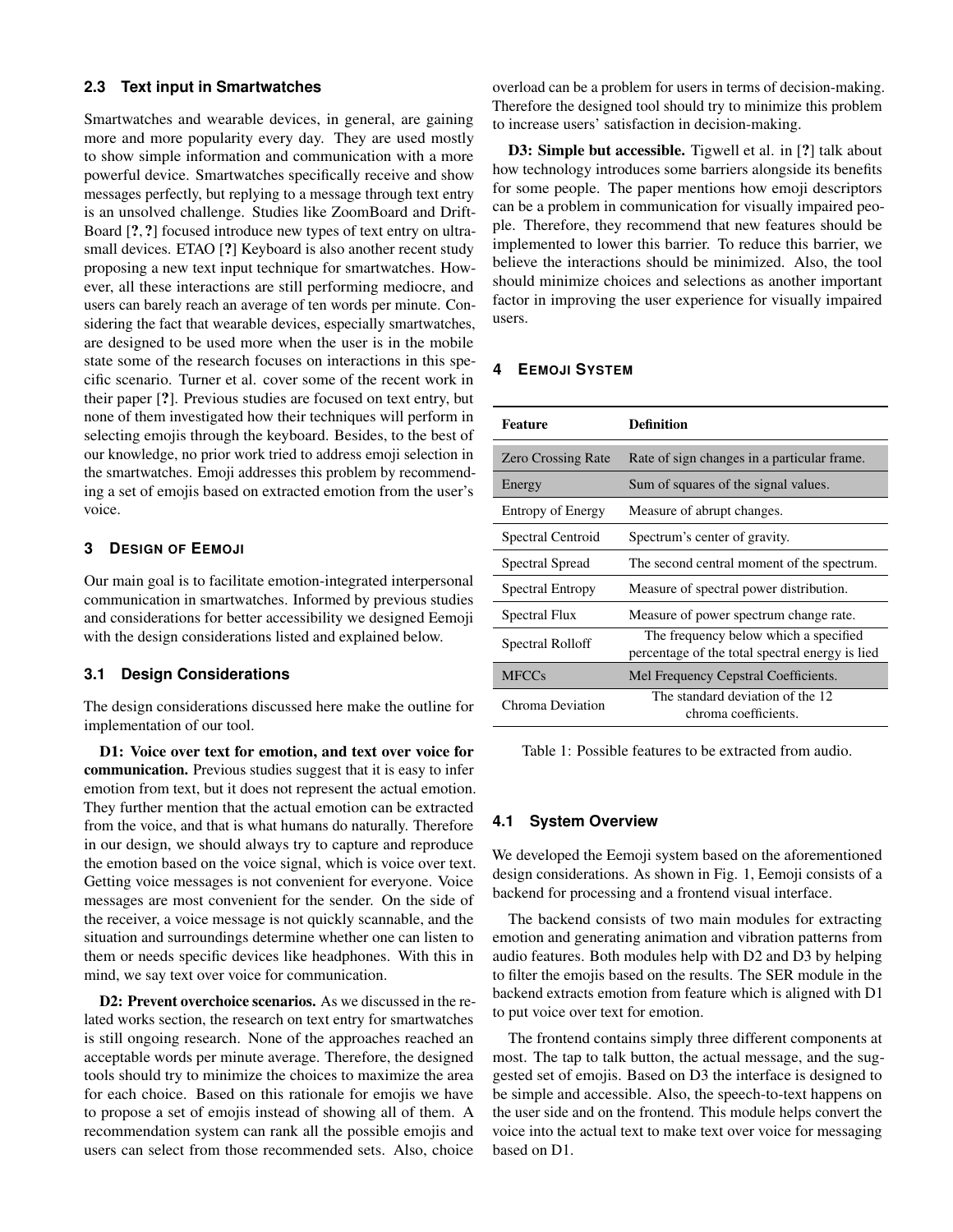

Fig. 2: The Eemoji user interface is simple and accessible. the whole process of sending a emotion-enriched message is: (a) Tap and hold the mic button and start talking. (b) The audio will be converted to text which will be shown on the screen and then the audio will be sent to the backend for further process. Meanwhile user will see a loading indicator. (c) Finally, the results will be shown on the screen as a set of emojis sorted by the intensity from left to right, and the emojis will be animated on the y-axis.

# **4.2 Speech Emotion Recognition**

Eemoji uses a pertained SER model [?] for emotion recognition.

Every SER model has four main components. A database of emotional audios, which this module uses a combination of datasets to decrease the chance of overfitting and also to cover more emotions. Our SER model uses CREMA-D, RAVDESS, SAVEE, and TESS. To use all these datasets, it preprocesses all the data beforehand to blend them in one dataframe to train the model afterward. All the datasets cover eight emotions (neutral, calm, happy, sad, angry, fear, disgust, and surprise).

To further generalize the model, data augmentation is applied to the audio data. This approach helps generate new data points, which help in generalizing the model and preventing the effects of anxiety or any other external event from impacting the results of the model. In the model that we are using noise injection, stretching, and pitching are used for data augmentation.

The next step is feature extraction. This would be covered more in the next section as we need it not only for the SER model but also for our animation and vibration generation engine. However, in general, there are features that can be extracted from the audio, and we covered some of them in Table 1. The highlighted features in the table are the ones used in the model code.

The model is implemented as a convolutional neural network. However, as mentioned it is a pre-trained model and it is not the main contribution of this project, so we are not going to cover the model in detail. The model is using a combination of convolutional layers, max-pooling layers, dropout layers, flatten layers, and dense layers. The pre-trained model has a 61% accuracy which is decent considering that it is for overall eight

emotions.

The javascript backend calls the python script for the SER model and passes the information for the audio. The python script extracts the features and then sends the features to the model for emotional evaluation. The results would be sent back to the javascript backend to be further processed and sent back to the frontend.

## **4.3 Audio Analysis and Feature Extraction**

For the feature extraction module, we have a python script that will receive the audio file and then process it. Our script has two main functions. One of the functions will extract features based on the highlighted features in Table 1 and then send them to the SER model. The second function would focus on the MFCCs. It would generate the coefficients from the audio and then produce a 1D array of numbers based on the average of each array of coefficients. Finally, those numbers will be sent back to the frontend for animation and vibration generation. In what follows we will dive deeper into MFCC and why we used it for the animation generation purpose.

# 4.3.1 MFCC

Mel Frequency Cepstral Coefficients (MFCCs) is a way of extracting features from audio. It is based on the MEL scale. The process starts by dividing the frequency band into sub-bands and then calculating the coefficients using the Discrete Cosine Transform (DCT). Now the question is, why are we focusing on this specific algorithm? The answer is simple MEL scale is similar to the way humans perceive voices and their frequencies which makes it useful in most audio-based analyses.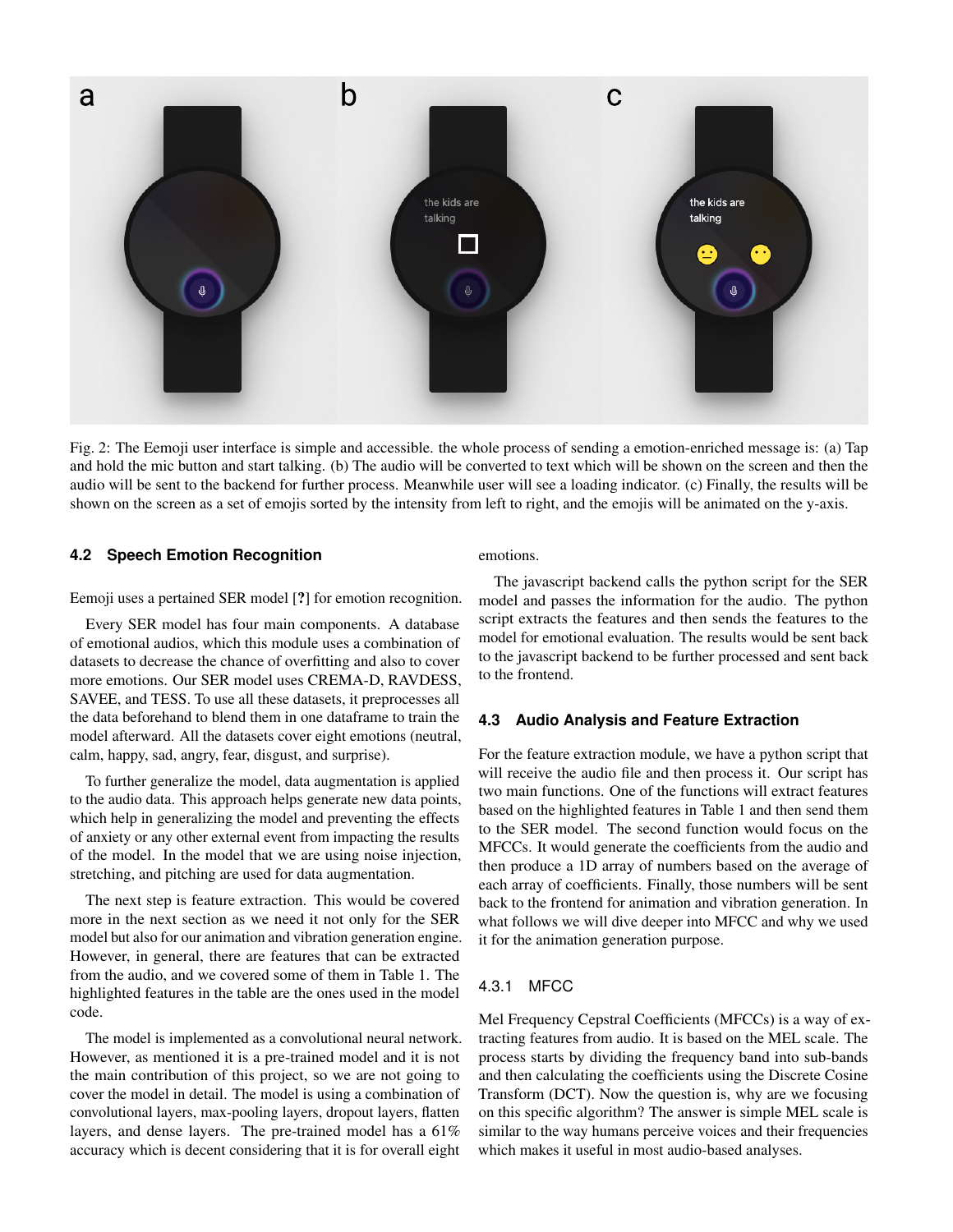Humans do not perceive voice frequencies on a linear scale, which means they can detect differences in low frequencies a lot easier than the higher frequencies. The difference between 100Hz and 500Hz is obvious for humans, but it is not valid for 15KHz and 15.5KHz.

With this in mind, Stevens, Volkmann, and Newmann [?] proposed the MEL scale. This scale is based on how the listener perceives different pitches in to be equal distance from one another.The MEL scale is widely used for feature extraction, and many of the libraries like librosa have functions for it implemented in them. After calculating the coefficients the result is a 2D array of twenty arrays of signed numbers. We calculate the average for each of these arrays to finally reach a 1D array. The numbers in this array then will be used in the frontend for animating the emojis.

## **4.4 Eemoji User Interface**

Eemoji is has a very simple UI with one tap and hold button initially aiming to maximize the accessibility.

Eemoji has a very simple UI with one tap and hold button initially aiming to maximize accessibility. The UI will only have three components which are the main components, and nothing extra will be shown to the user based on (D3). The actual interface is not implemented on a smartwatch, but as a proof of concept, we designed and implemented a smartwatch on the web so that readers can better understand how Eemoji will work in action. However, because we do not have a smartwatch, we are also missing the vibration engines, so the user interface cannot mimic the vibrations.

When a user starts using the application, a tap and hold button will be the first thing the user will see. This button is designed based on most voice assistants' and messengers' voice message buttons. They all have the same hold and talk interaction, which is familiar for users. Then the user can start talking, and the voice will be captured and saved as a blob of information on the browser. Meanwhile, the audio will be sent to the react-speechrecognition library to be converted to text. The temporarily recognized text will be shown to the user as most voice assistants do.

When the text is finalized and the user releases the button, the audio blob will be sent to the backend to be processed. The SER will return an emotion keyword, and the animation generation engine will send an array of numbers based on the audio sent to the backend. The received emotion will be turned into a set of emojis. These emojis are preselected based on searching for emotion keywords on the openmoji.org website. The mapping of keywords to emojis can be seen in figure 3. The emojis are ranked based on the exaggeration of the emotion from left to right. Therefore, users can select the exaggeration level by tapping on the emojis.

The emojis will then be shown on the screen, and they will be animated based on the numbers generated by the animation engine in the backend. Eemoji only supports animation on the y-axis, for now, so the animations look simple. To make the animations smooth and natural we have used react-spring, which



Fig. 3: Emojis used in the system and their mapping to emotions detected by SER.

is a library based on spring physics simulation.

## **5 DISCUSSION**

In this section, we point out some design implications obtained from the study and potential future directions.

## **5.1 Limitations**

In this section we will go through some of the limitations in our work, and will propose possible improvements on these limitations.

User Study. As an HCI research project, there is a need for human participants to evaluate and validate the hypothesis. In this project, we did not run a user study, so it is just ideation about all these features and interactions. To further validate our hypothesis and find out a clear answer to our research question, a user study should be conducted. In the study, our tool should be compared to a baseline tool which will be texting using the keyboard or using any of the previously mentioned works. It should be a between-subject study to measure users' satisfaction and perceived usefulness.

Vibration.Another feature that we discussed in this project is vibration, which is not implemented in our tool due to not having access to actual smartwatches. However, it is a big limitation of our work as we assume that the animation and vibration generated by the tool are based on how humans perceive voice, and it should trigger the same feeling for users through the vibration